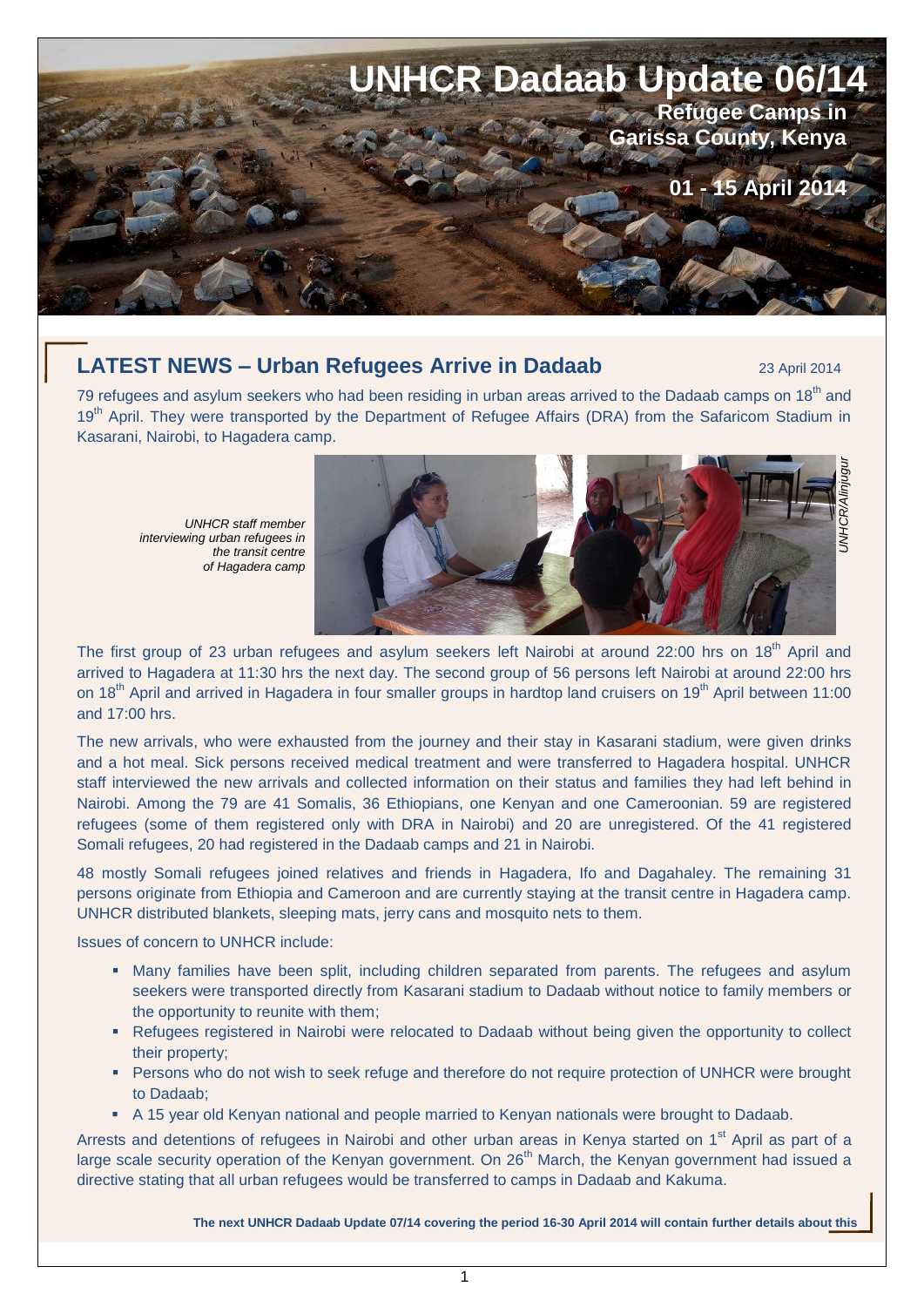# **NEW DEVELOPMENTS** *<sup>=</sup>*

### **Resumption of Registration**

The moratorium on the registration of unregistered persons of concern has been lifted. UNHCR set up registration centres in all five Dadaab camps for joint use by DRA and UNHCR. Registration started on 14<sup>th</sup> April in Kambioos. As of  $15<sup>th</sup>$  April, 341 refugees had been registered by both DRA and UNHCR. Newly registered refugees will be assigned plots and issued with core relief items such as tents, sleeping mats, kitchen sets and jerry cans. They also receive food ration cards.



*A family being registered in Kambioos on 15th April*

In preparation of the registration, UNHCR trained 45 new DRA Registration Officers and Registration Assistants. The five day-training included sessions on protection principles, eligibility procedures, registration procedures and refugee documentation.

## **Explosions at Dadaab Airstrip**

On 3<sup>rd</sup> April multiple explosions at Dadaab airstrip interrupted the generally stable security situation of the last months. Three explosions took place between 20:45 and 21:30 hrs inside the airstrip, outside of the perimeter fence and at the main gate damaging a pillar. No person was injured. It is believed that the explosions were caused by improvised explosive devices and a grenade. The motive and identity of the perpetrators are not yet established.

The following morning, at about 07:00 hrs the police gave the go-ahead for humanitarian operations to proceed. Two flights from Nairobi to Dadaab were delayed for few hours.

# **PROTECTION**

## **General Protection Environment**

On 9<sup>th</sup> April, UNHCR and DRA, met with the Dadaab Assistant Commissioner of Police in response to reports that police were rounding-up refugees in the Dadaab camps. It was agreed that Cordon and Search Operations should only take place in extraordinary situations and be limited in scope and time.

## **Sexual and Gender Based Violence (SGBV)**

In Ifo camp, UNHCR launched anti-Female Genital Mutilation (FGM) talks with religious leaders, refugee leaders, mothers and community elders. Religious leaders have condemned FGM as a harmful cultural practice.

In Ifo 2 camp, Kenya Red Cross Society held two sessions with adolescent girls at block level to disseminate information on early marriages and its impact on girls.

## **Child Protection**

Between 24<sup>th</sup> March and 12<sup>th</sup> April, the Garissa District Civil Registrar processed 3,834 birth certificates



and registered 2,011 home births in Dadaab camps. This was the first mission of the Registrar in 2014. The main challenge remains the high number of home births in comparison with hospital deliveries. An improvement was noticed in the significant decline of late birth registrations (after six months), particularly in the new camps Kambioos and Ifo 2.

*Birth certificate of a child born in Ifo*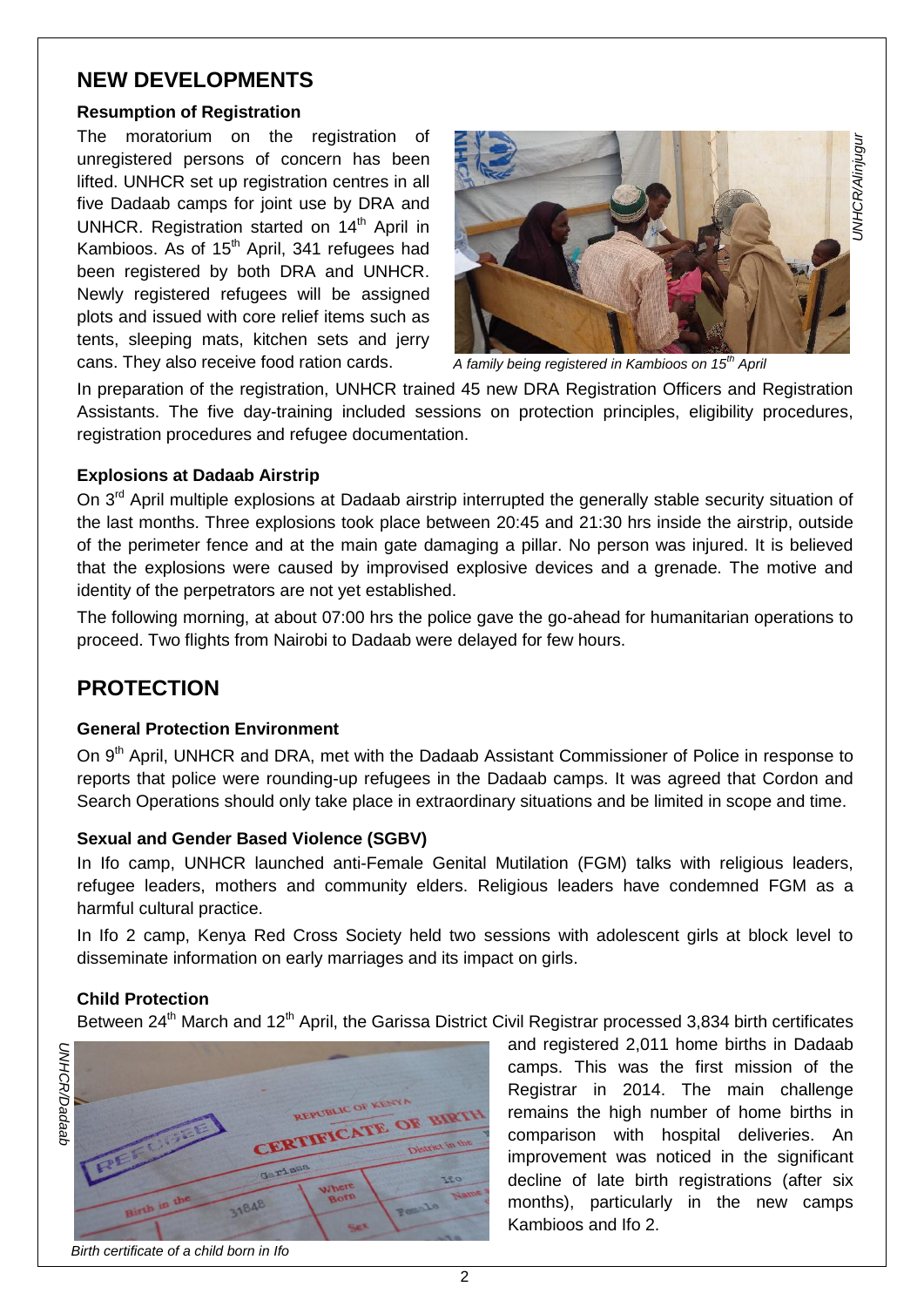During the reporting period, Save the Children International (SCI), supported by the Child Protection Working Group, took the lead in conducting a situational assessment in Dadaab and the host community on the traditional justice system locally referred to as 'Maslaha'. The aim was to assess its strengths and weaknesses, the roles and responsibilities of its actors, as well as their knowledge and attitude towards child protection. It also aimed to build the capacity and strengthen the relationship between the formal justice system including the Khadi Court, and the 'Maslaha' system. Focus group discussions and consultative meetings took place in all five Dadaab camps. The Child Protection Working Group is co-chaired by UNICEF, SCI and UNHCR.



*Children in Ifo 2*

### **Resettlement**

During the reporting period, 39 cases comprising 126 individuals were interviewed for processing and onward submission to resettlement countries. 25 individuals departed the camps for onward resettlement to Norway and Sweden.

A team of Swedish Migration Board (SMB) arrived in Dadaab on 14<sup>th</sup> April to conduct interviews of 39 cases comprising of approximately 126 individuals. Their mission includes Cultural Orientation training for the individuals who will be resettled to Sweden.

## **Education**

In Hagadera, UNHCR's partner Danish Refugee Council (DRC) held a career open day for secondary school graduates who had qualified for scholarships for middle level colleges and universities. Ten institutions presented their technical and professional courses and informed the participants about available options, entry level requirements and career counselling. In the past, some students from Dadaab camps had dropped out of college and university because their expectations of what a course entailed were not met. This event targeted at preventing drop-outs by providing sufficient information to students.

# **HEALTH**

A polio campaign targeting children under five years old was conducted between  $5<sup>th</sup>$  and  $9<sup>th</sup>$  April in all Dadaab camps. The Kenyan Ministry of Health, WHO, UNICEF, Centers for Disease Control and Prevention (CDC) actively participated in this interagency response together with UNHCR and the health actors in the camps. The coverage of the target group was more than 95%.



*Banner in MSF hospital in Dagahaley* 

In the framework of the Reverse Referral Program various medical specialists from Nairobi and Garissa County come to Dadaab to offer specialized care. Between  $7<sup>th</sup>$  and  $11<sup>th</sup>$  April, a psychiatrist worked in the camps and consulted more than 150 patients. He also provided Continuous Medical Education training for the mental health and psycho social support professionals in the camps.